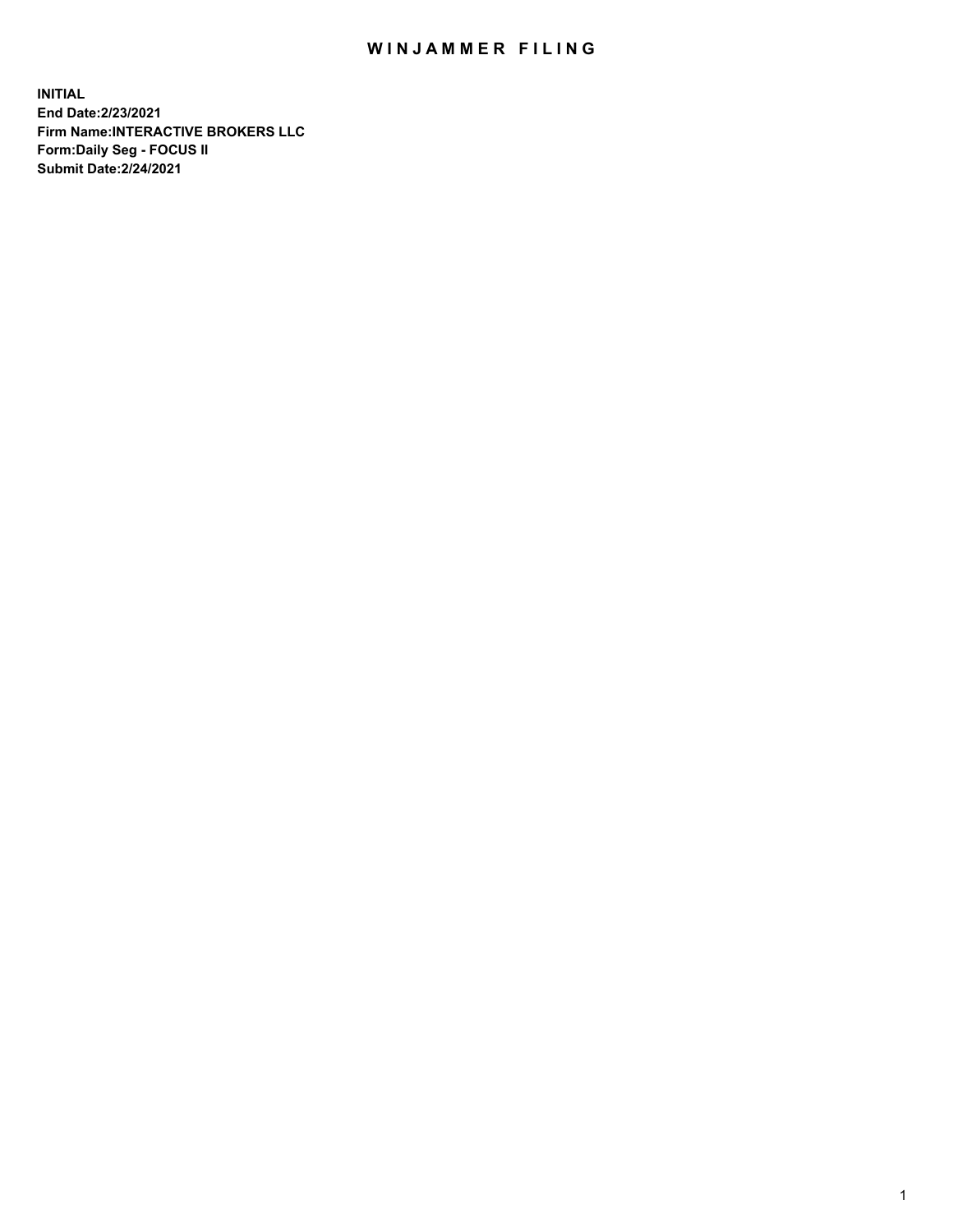**INITIAL End Date:2/23/2021 Firm Name:INTERACTIVE BROKERS LLC Form:Daily Seg - FOCUS II Submit Date:2/24/2021 Daily Segregation - Cover Page**

| Name of Company                                                                                                                                                                                                                                                                                                                | <b>INTERACTIVE BROKERS LLC</b>                                                                  |  |
|--------------------------------------------------------------------------------------------------------------------------------------------------------------------------------------------------------------------------------------------------------------------------------------------------------------------------------|-------------------------------------------------------------------------------------------------|--|
| <b>Contact Name</b>                                                                                                                                                                                                                                                                                                            | James Menicucci                                                                                 |  |
| <b>Contact Phone Number</b>                                                                                                                                                                                                                                                                                                    | 203-618-8085                                                                                    |  |
| <b>Contact Email Address</b>                                                                                                                                                                                                                                                                                                   | jmenicucci@interactivebrokers.c<br><u>om</u>                                                    |  |
| FCM's Customer Segregated Funds Residual Interest Target (choose one):<br>a. Minimum dollar amount: ; or<br>b. Minimum percentage of customer segregated funds required:% ; or<br>c. Dollar amount range between: and; or<br>d. Percentage range of customer segregated funds required between:% and%.                         | $\overline{\mathbf{0}}$<br>$\overline{\mathbf{0}}$<br>155,000,000 245,000,000<br>0 <sub>0</sub> |  |
| FCM's Customer Secured Amount Funds Residual Interest Target (choose one):<br>a. Minimum dollar amount: ; or<br>b. Minimum percentage of customer secured funds required:% ; or<br>c. Dollar amount range between: and; or<br>d. Percentage range of customer secured funds required between:% and%.                           | $\overline{\mathbf{0}}$<br>$\overline{\mathbf{0}}$<br>80,000,000 120,000,000<br>0 <sub>0</sub>  |  |
| FCM's Cleared Swaps Customer Collateral Residual Interest Target (choose one):<br>a. Minimum dollar amount: ; or<br>b. Minimum percentage of cleared swaps customer collateral required:% ; or<br>c. Dollar amount range between: and; or<br>d. Percentage range of cleared swaps customer collateral required between:% and%. | $\overline{\mathbf{0}}$<br>$\overline{\mathbf{0}}$<br>0 <sub>0</sub><br>0 <sub>0</sub>          |  |

Attach supporting documents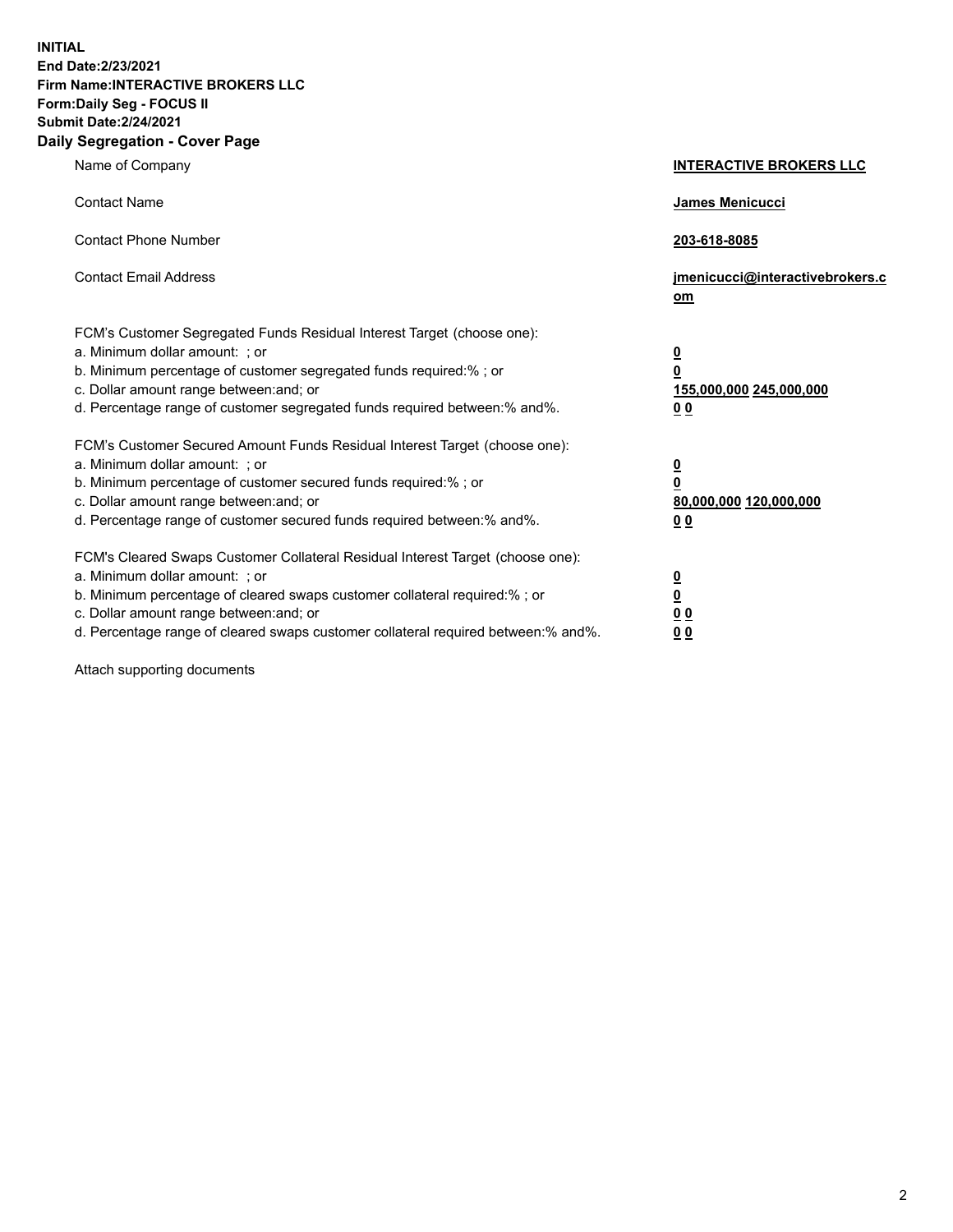**INITIAL End Date:2/23/2021 Firm Name:INTERACTIVE BROKERS LLC Form:Daily Seg - FOCUS II Submit Date:2/24/2021 Daily Segregation - Secured Amounts**

## Foreign Futures and Foreign Options Secured Amounts Amount required to be set aside pursuant to law, rule or regulation of a foreign government or a rule of a self-regulatory organization authorized thereunder **0** [7305] 1. Net ledger balance - Foreign Futures and Foreign Option Trading - All Customers A. Cash **491,794,722** [7315] B. Securities (at market) **0** [7317] 2. Net unrealized profit (loss) in open futures contracts traded on a foreign board of trade **17,962,633** [7325] 3. Exchange traded options a. Market value of open option contracts purchased on a foreign board of trade **112,681** [7335] b. Market value of open contracts granted (sold) on a foreign board of trade **-10,547** [7337] 4. Net equity (deficit) (add lines 1. 2. and 3.) **509,859,489** [7345] 5. Account liquidating to a deficit and account with a debit balances - gross amount **16,611** [7351] Less: amount offset by customer owned securities **0** [7352] **16,611** [7354] 6. Amount required to be set aside as the secured amount - Net Liquidating Equity Method (add lines 4 and 5) **509,876,100** [7355] 7. Greater of amount required to be set aside pursuant to foreign jurisdiction (above) or line 6. **509,876,100** [7360] FUNDS DEPOSITED IN SEPARATE REGULATION 30.7 ACCOUNTS 1. Cash in banks A. Banks located in the United States **81,888,586** [7500] B. Other banks qualified under Regulation 30.7 **0** [7520] **81,888,586** [7530] 2. Securities A. In safekeeping with banks located in the United States **325,000,000** [7540] B. In safekeeping with other banks qualified under Regulation 30.7 **0** [7560] **325,000,000** [7570] 3. Equities with registered futures commission merchants A. Cash **0** [7580] B. Securities **0** [7590] C. Unrealized gain (loss) on open futures contracts **0** [7600] D. Value of long option contracts **0** [7610] E. Value of short option contracts **0** [7615] **0** [7620] 4. Amounts held by clearing organizations of foreign boards of trade A. Cash **0** [7640] B. Securities **0** [7650] C. Amount due to (from) clearing organization - daily variation **0** [7660] D. Value of long option contracts **0** [7670] E. Value of short option contracts **0** [7675] **0** [7680] 5. Amounts held by members of foreign boards of trade A. Cash **254,703,771** [7700] B. Securities **0** [7710] C. Unrealized gain (loss) on open futures contracts **3,864,972** [7720] D. Value of long option contracts **112,681** [7730] E. Value of short option contracts **-10,547** [7735] **258,670,877** [7740] 6. Amounts with other depositories designated by a foreign board of trade **0** [7760] 7. Segregated funds on hand **0** [7765] 8. Total funds in separate section 30.7 accounts **665,559,463** [7770] 9. Excess (deficiency) Set Aside for Secured Amount (subtract line 7 Secured Statement Page 1 from Line 8) **155,683,363** [7380] 10. Management Target Amount for Excess funds in separate section 30.7 accounts **80,000,000** [7780] 11. Excess (deficiency) funds in separate 30.7 accounts over (under) Management Target **75,683,363** [7785]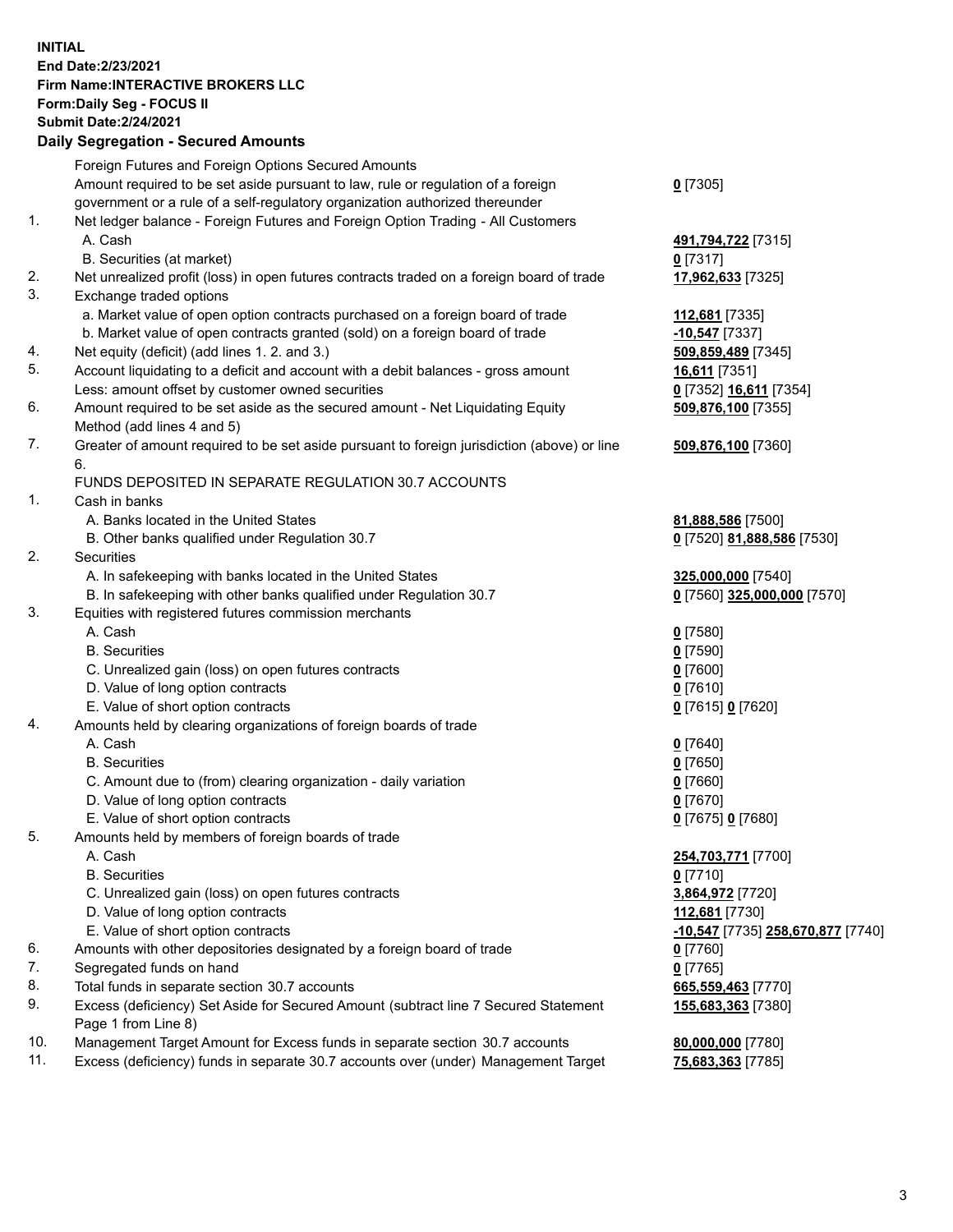**INITIAL End Date:2/23/2021 Firm Name:INTERACTIVE BROKERS LLC Form:Daily Seg - FOCUS II Submit Date:2/24/2021 Daily Segregation - Segregation Statement** SEGREGATION REQUIREMENTS(Section 4d(2) of the CEAct) 1. Net ledger balance A. Cash **6,116,184,735** [7010] B. Securities (at market) **0** [7020] 2. Net unrealized profit (loss) in open futures contracts traded on a contract market **387,377,730** [7030] 3. Exchange traded options A. Add market value of open option contracts purchased on a contract market **310,053,257** [7032] B. Deduct market value of open option contracts granted (sold) on a contract market **-245,310,882** [7033] 4. Net equity (deficit) (add lines 1, 2 and 3) **6,568,304,840** [7040] 5. Accounts liquidating to a deficit and accounts with debit balances - gross amount **3,193,497** [7045] Less: amount offset by customer securities **0** [7047] **3,193,497** [7050] 6. Amount required to be segregated (add lines 4 and 5) **6,571,498,337** [7060] FUNDS IN SEGREGATED ACCOUNTS 7. Deposited in segregated funds bank accounts A. Cash **2,394,888,689** [7070] B. Securities representing investments of customers' funds (at market) **1,804,489,370** [7080] C. Securities held for particular customers or option customers in lieu of cash (at market) **0** [7090] 8. Margins on deposit with derivatives clearing organizations of contract markets A. Cash **502,174,110** [7100] B. Securities representing investments of customers' funds (at market) **2,009,194,881** [7110] C. Securities held for particular customers or option customers in lieu of cash (at market) **0** [7120] 9. Net settlement from (to) derivatives clearing organizations of contract markets **-2,996,608** [7130] 10. Exchange traded options A. Value of open long option contracts **309,492,766** [7132] B. Value of open short option contracts **-245,153,516** [7133] 11. Net equities with other FCMs A. Net liquidating equity **0** [7140] B. Securities representing investments of customers' funds (at market) **0** [7160] C. Securities held for particular customers or option customers in lieu of cash (at market) **0** [7170] 12. Segregated funds on hand **0** [7150] 13. Total amount in segregation (add lines 7 through 12) **6,772,089,692** [7180] 14. Excess (deficiency) funds in segregation (subtract line 6 from line 13) **200,591,355** [7190] 15. Management Target Amount for Excess funds in segregation **155,000,000** [7194] 16. Excess (deficiency) funds in segregation over (under) Management Target Amount **45,591,355** [7198]

Excess